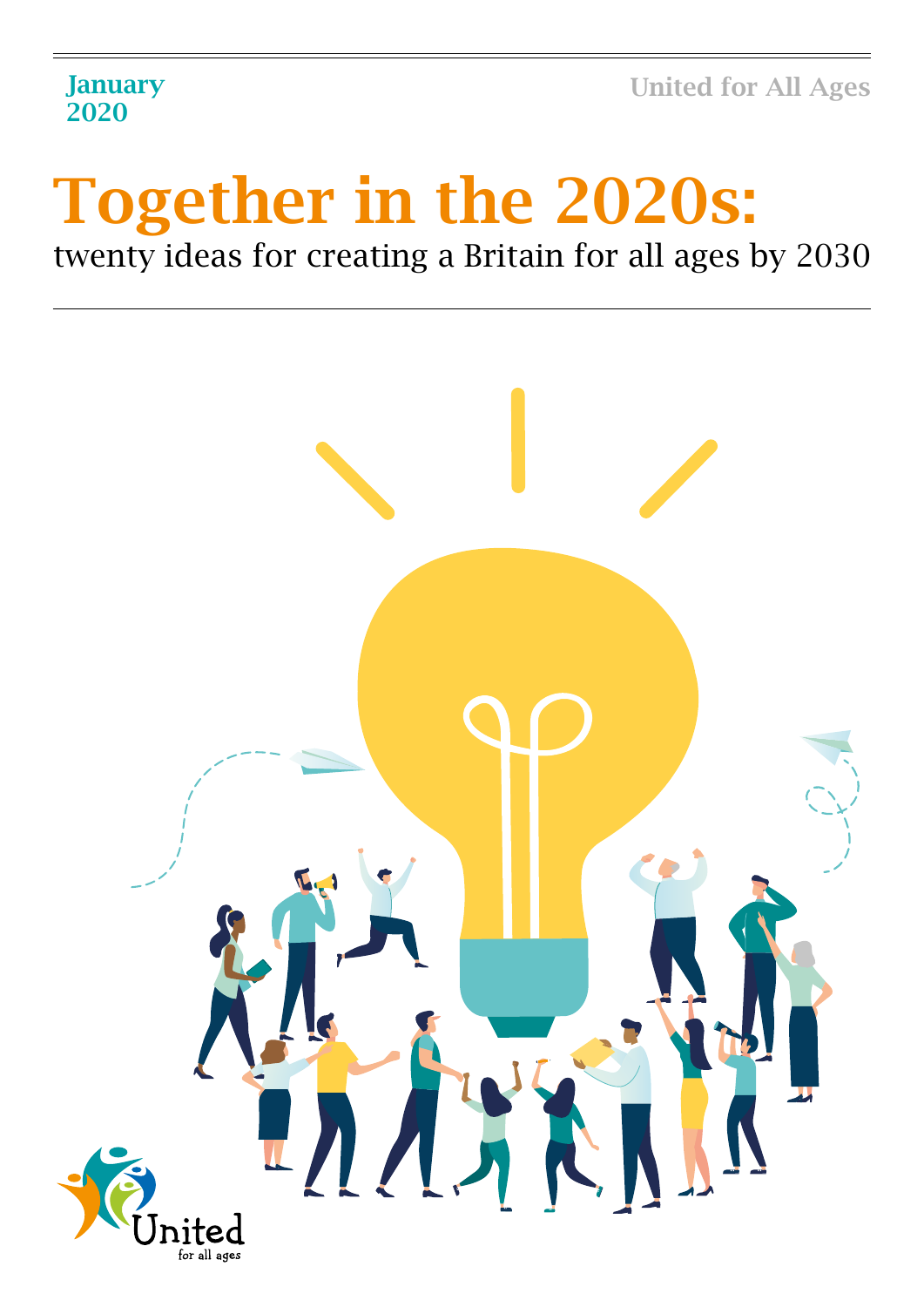# About United for All Ages

United for All Ages is a 'think and do' tank and social enterprise that brings younger and older people together to build stronger communities and a stronger Britain. We focus on issues which affect different generations in different ways and which require solutions involving all generations – such as care, housing, work, technology and 'fairness for all ages'. Our approach is about creating solutions to big social and economic issues that bring generations together, rather than pitting them against each other. We have published a series of policy papers addressing these issues including The Next Generation, Mixing Matters and others featured in the appendix to this report and on our website. Our policy work is supported by practical initiatives that promote cross-generational action on these issues. We also coordinate the Intergenerational Housing Network.

United for All Ages' consultancy service works with policymakers, councils, charities, universities and companies to make 'a Britain for all ages' a reality. We work with a range of partners at national and local levels to promote, support and develop shared sites that bring older and younger people together such as the co-location of children's nurseries with older people's care and housing schemes. Our aim is for 500 shared sites with intergenerational care, housing and learning to be created across the country by 2023, enabling older and younger people to mix and share activities and experiences.

United for All Ages was set up in 2010 by Stephen Burke and Denise Burke who have substantial experience in childcare and eldercare. Stephen was chief executive of two national care charities, Daycare Trust and Counsel and Care, and was leader of a London borough and vice-chair of a primary care trust. He co-founded the Campaign to End Loneliness and Good Care Guide. Stephen is chair and trustee of several national and local organisations working on housing, care, health, families and ageing. Denise led on childcare for Peterborough city council and headed up youth and childcare for the Mayor of London as well as being chair of BBC Children in Need for London and the South East. She is an early years and childcare sector expert working with childcare providers and investors, and previously was CEO of smallsteps, the largest childcare provider in the Netherlands. Denise is also a non-executive director of a nursery group.

United for All Ages is marking its tenth anniversary and the rapid growth of intergenerational interaction with a series of special activities in 2020.

Contact: Stephen Burke, Director, United for All Ages Email: [stephen.burke@unitedforallages.com](mailto:stephen.burke%40unitedforallages.com?subject=) Telephone: 01692 650816 [www.unitedforallages.com](http://www.unitedforallages.com) Twitter: @united4allages

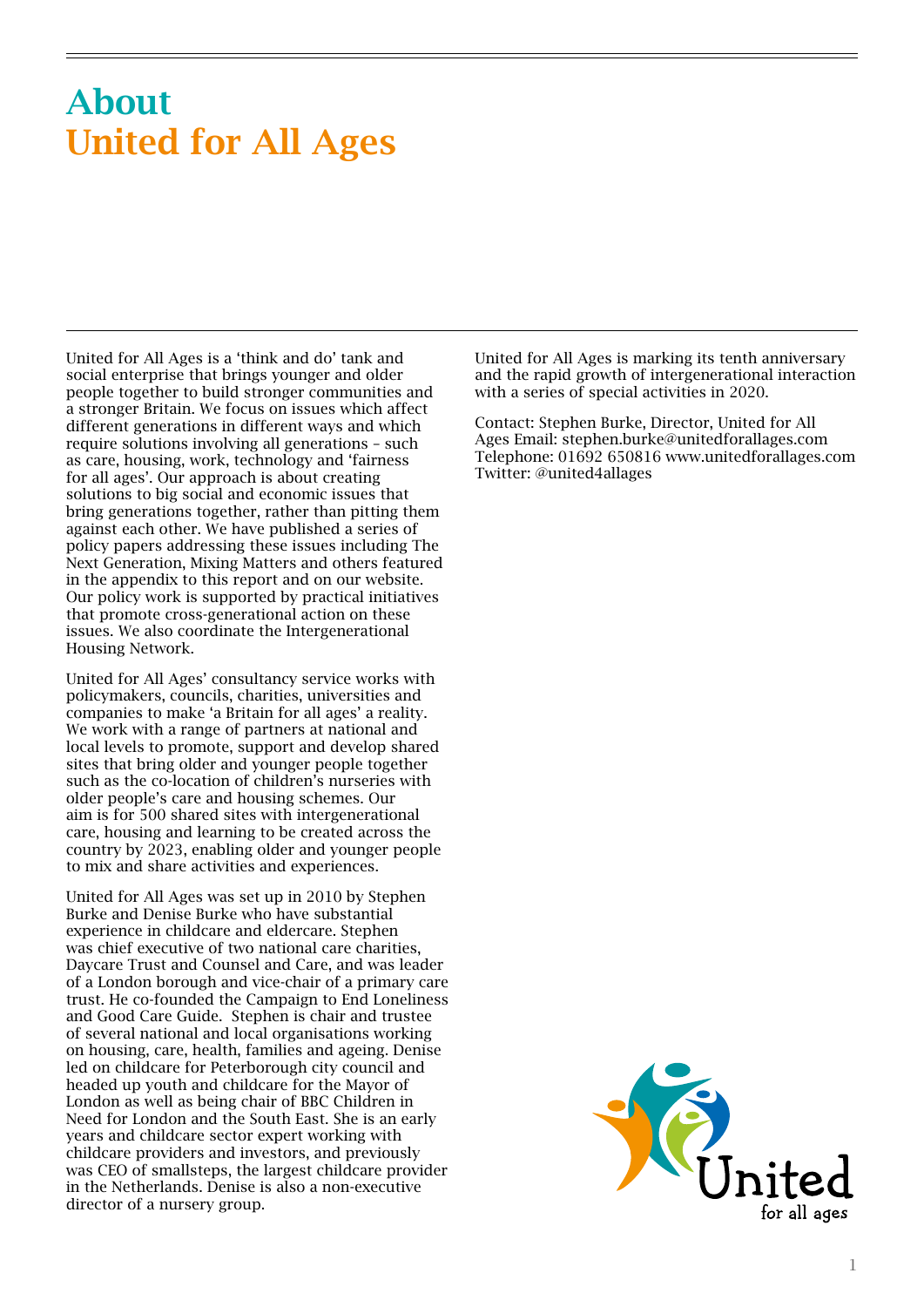# Introduction A new decade for all ages in Britain

*Our vision is a Britain where in 2030 people of all ages are respected and valued, where they can mix and share activities and experiences, living alongside each other in homes and communities that are fit for life, work, learning and play.*

We are on a journey towards that vision. Launched almost ten years ago in 2010, United for All Ages has seen big strides forward towards creating a society for all ages. Of course there have been some backward steps. It's been a decade where intergenerational fairness has come to the fore against a backdrop of division and austerity, with age increasingly seen as an indicator of how people vote.

What has been particularly encouraging in recent years is the development of a new intergenerational movement bringing younger and older people together and building mutual relationships. A growing number of grassroots projects are driving change while more national organisations recognise the need to support and encourage mixing between people of all ages. Individuals, families and communities are finding new ways to live and mix together, sharing activities and experiences. People of all ages are taking control of their lives and sharing their ambitions with others.

The drivers have been economic and social. Increasing loneliness and isolation faced by people of all ages. Inadequate housing, care, health and learning services. Growing age segregation and

division, inequality and ageism. Responding to our ageing society and its opportunities. And the desire for integration and building stronger communities and a united country.

Throughout the last decade United for All Ages has been promoting ways in which Britain could become fairer for and more inclusive of people of all ages. Our policy papers have highlighted some seventy ideas and innovations. Over half of these proposals have already become or are becoming reality.

Substantial, tangible progress has been made in the thousands of links that exist between nurseries and schools and older people's care and housing schemes for example. There are now almost 100 centres for all ages in our drive for 500 such centres across the UK by 2023. And there are also pioneering intergenerational initiatives in housing and health, football and fashion, learning and leisure.

All of this provides a great platform to bring Britain together in the 2020s. This paper seeks to build on this progress and develop a radical agenda to create a Britain for all ages in the coming decade.

We have invited a host of influencers and practitioners to contribute their ideas for the 2020s. Some of the ideas are innovative intergenerational projects; some are social and economic policies promoting integration and fairness; and some are cultural, sports and media initiatives shaping our society. All the ideas are of course interlinked with others.

Together, these contributions and our programme of action provide an agenda for making the 2020s a decade for all ages in Britain when we will become stronger together.

Making it happen will require not just vision and ambition, but also political will and above all leadership. This is one of the big challenges for the new government as it brings Britain together in the new decade. United, not divided.

Stephen Burke *Director, United for All Ages*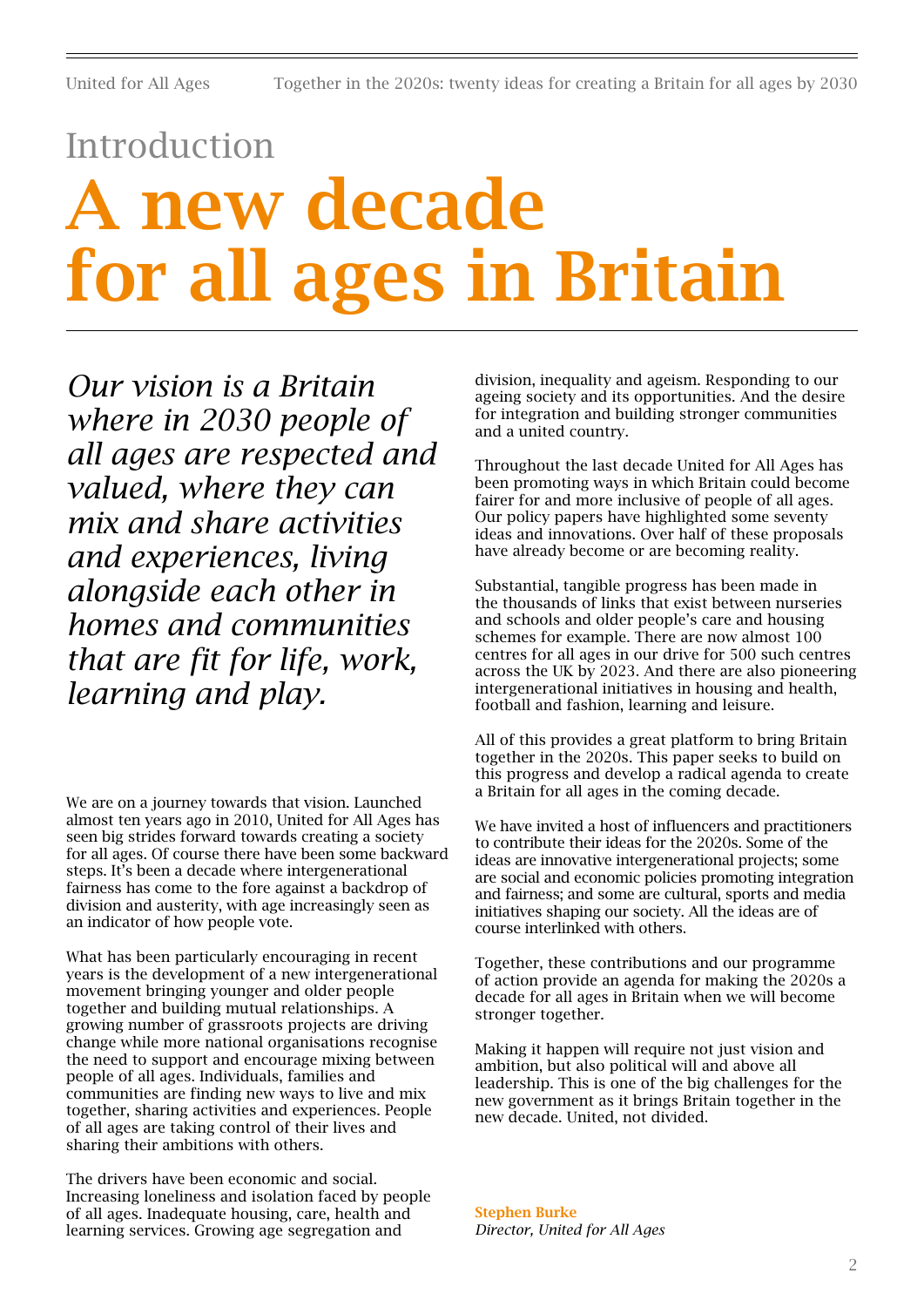Summary of recommendations in 'Together in the 2020s' published by United for All Ages

# Twenty ideas for creating a Britain for all ages by 2030

1 **Ending ageism** extending the Older People's Commissioner for Wales' campaign to end #EverydayAgeism across the UK

 2 Policies for all ages making economic and social policies work at all stages of life and assessing their intergenerational impact

### **3** National positive ageing strategy

ensuring that we make the most of the opportunities of our ageing society for all generations

## 4 Designing a new 'twin economy'

using the longevity dividend more effectively as individuals and for our communities and society

 5 Legislating for the long term rising to the challenge of the big issues facing all our futures by planning for generations to come

 6 A Department for Connection creating a government department to join up and support intergenerational action nationally and locally

### 7 An intergenerational curriculum

starting young and shaping children's and young people's learning, development and citizenship

 8 A bond for all ages helping families pay for care or learning by extending salary sacrifice tax breaks for all generations

### 9 Care homes as community hubs

opening up care homes to become centres for community activities, services and facilities

10 **Centres for all ages** supporting the development of 1000 centres for all ages by 2030 as places to mix and share activities and experiences

11 Schools as community spaces opening schools longer - at evenings, weekends and holidays - as shared community spaces for all ages

12 Streets for play using residential streets as spaces for play, fun and togetherness, while making high streets work for all ages

## 13 Intergenerational living designing housing

and shared spaces to bring older and younger people together through meaningful mixing

14 Homesharing scaling up homeshare schemes and providing tax breaks for older people to use empty rooms to house younger people

## 15 Training and learning together

planning for a future of mixing by enabling students to train together on intergenerational projects

## 16 Community planning by and for

all ages encouraging local authorities to involve people of all generations in shaping communities together

17 Online mentoring supporting young people through life-shaping decisions by using cost-effective technology they are comfortable with

18 **Sport for life** using the power of sport and football to promote intergenerational interaction, fitness and health for all ages

## 19 Co-producing social innovation

working with residents of all ages to improve their communities through intergenerational innovations

20 National day of unity designating a bank holiday to help promote understanding, trust and interaction between generations all year round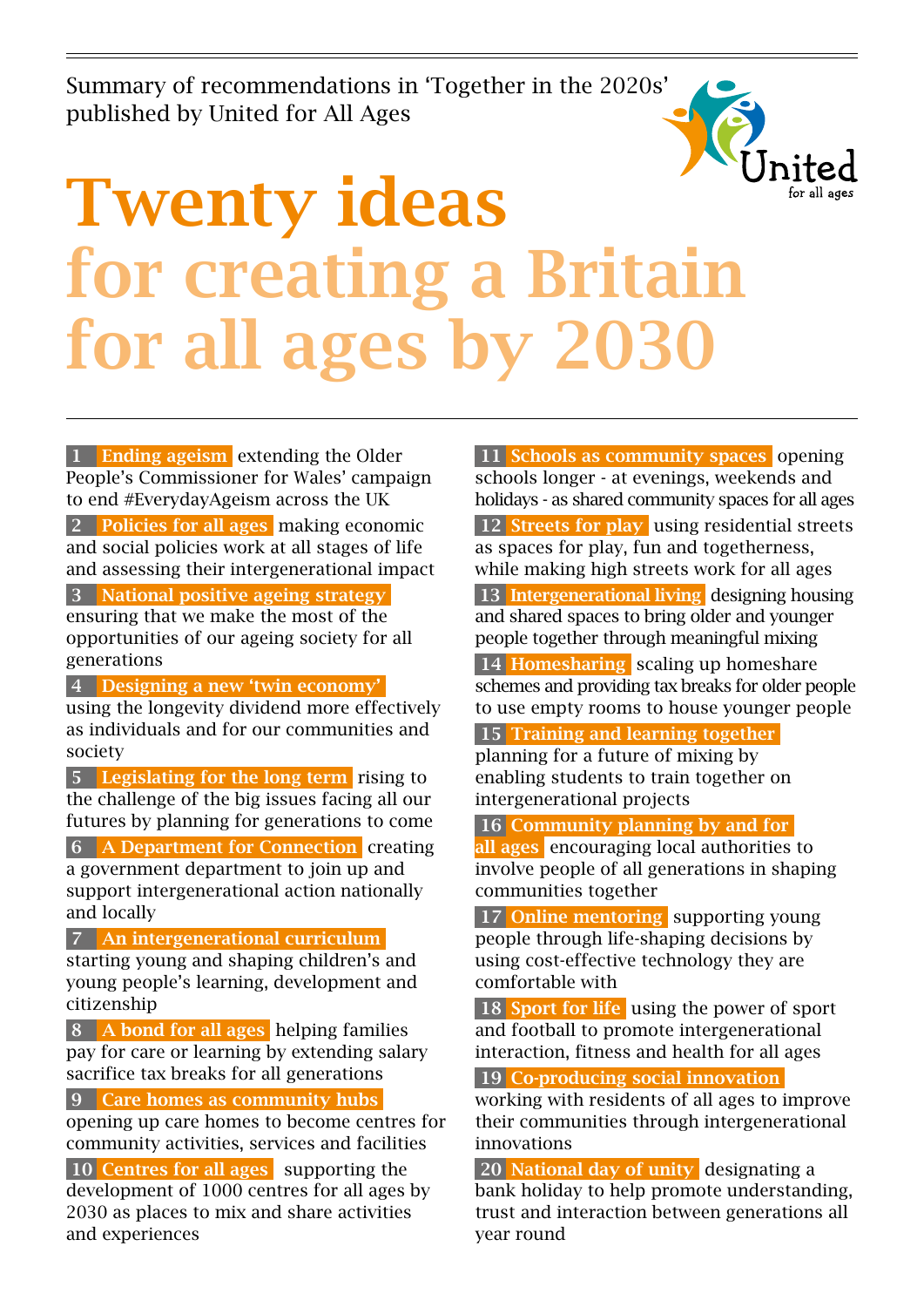Britain is one of the most age segregated countries in the world. People of different ages are unlikely to mix with each other outside their own families. In its policy papers, United for All Ages has catalogued how this 'age apartheid' has led to divisions within our communities and across our country – evidenced not least by recent elections and the continuing Brexit debate and the focus on intergenerational fairness.

# Why we need a Britain for all ages in the 2020s

**T** conomic divisions centre on taxation, wealth, pay and housing. Social divisions range from **I** loneliness and ageism to care, learning, health conomic divisions centre on taxation, weal<br>
pay and housing. Social divisions range from<br>
loneliness and ageism to care, learning, he<br>
and public spaces. Just a few statistics highlight some of the issues:

 Wealth Inequality in wealth has increased in the last decade, with the top 30% owning 76% of wealth and the bottom 30% just 2%, according to the latest Office for National Statistics analysis. The wealthiest households are aged 55-64, then 65 plus.

 Housing A growing number of older people live alone in the UK – over 2.2 million people. Young people are more likely to live in city centres while older people are much more concentrated in suburbs and rural areas.

 Loneliness The Campaign to End Loneliness says there are nine million lonely people in the UK, of whom four million are older people with 1.2 million older people saying they always or often feel lonely. Almost a third of 16-24 year olds report feeling lonely often or always. This has a huge impact on health, social integration and wasted potential. The annual cost of loneliness to employers is estimated to be £2.5 billion.

 Ageism Despite being the most commonly experienced form of prejudice, ageism does not receive the same attention as others forms of discrimination – and 'reverse ageism' towards younger generations even less so. Ageism has major impacts on health, work, finance and business.

 Location While the average age in the UK is just over 40, some local authorities have a much older average age eg North Norfolk at 54 while Oxford is much younger at 29 years. This has intensified age divides in these areas and has also made it harder for those with older populations to fund services like social care.

Looking ahead at some of the big issues and trends in the 2020s – demographics as our population continues to age, technology and the future of work, public services across the life course, sustainability and the climate crisis – and it's clear that positive intergenerational solutions will become even more pertinent in the new decade.

The 2020s provide an opportunity to bring Britain together and tackle the social and economic issues that underpin divisions and unfairness in our society.

This paper explores how to do this through innovative and inclusive ideas in three areas of our public life: practical intergenerational projects, social and economic policies, and culture, media and sport.

The benefits of mixing are wide-ranging for individuals, communities and our country as a whole. These range from improving the quality of life, health, care, housing and learning for individuals to tackling some of the bigger social and economic issues facing Britain – from loneliness and ageism to social division and inequality to planning for future generations.

Since United for All Ages was set up in 2010, we have seen real progress in the last decade – particularly in intergenerational care and housing. Now we need to work together to make the 2020s the decade when Britain really becomes a country for all ages.

The 2020s provide an opportunity to bring Britain together and tackle the social and economic issues that underpin divisions and unfairness in our society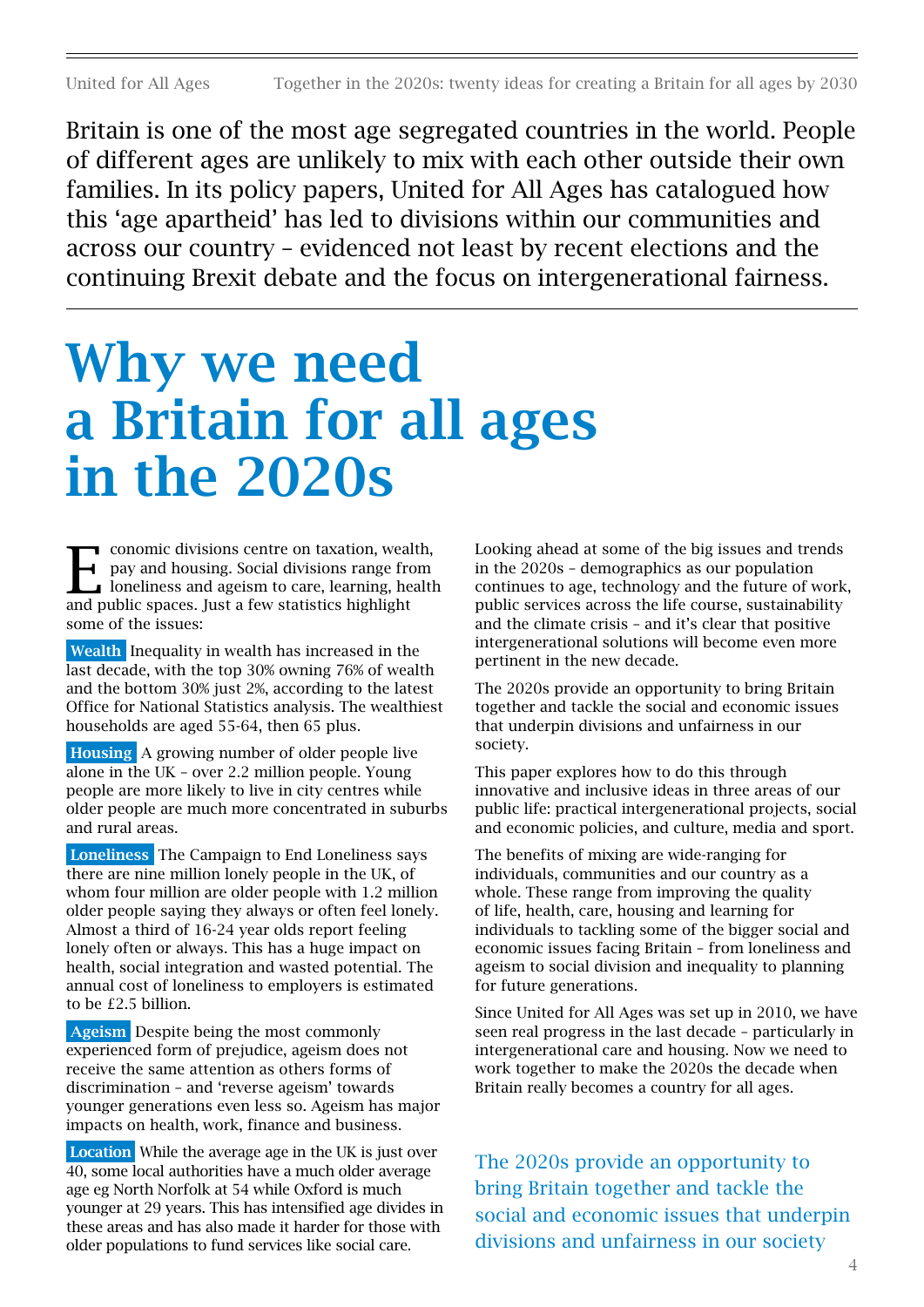# Action for all ages in every community

*Imagine what could be if hearts, minds and doors were opened in every care home, school, nursery, children's centre, sheltered housing scheme, library, gym, pub, college, community centre, health practice, extra care housing scheme, faith organisation, sports club, community organisation, estate, local authority, high street, public space, new development…*

#### Meaningful mixing between the generations could happen almost everywhere in a Britain for all ages by 2030.

Currently thousands of nurseries are linking with thousands of care homes. There is no reason why this couldn't be extended to other community facilities with mutual benefits for younger and older people. Care homes could be opened up to be intergenerational community hubs. But that's only the start. We are already seeing innovations that take the care-home nursery model and extend it in different ways. Not every care home can host a nursery but it can link with a local nursery. Some care homes have dedicated rooms for childminders to work from, as in Torbay. And on the Isle of Wight several care homes have school rooms used every week for lessons with local pupils.

As contributors to this paper suggest, opening up care homes provides real opportunities to create community hubs, offering a range of services, facilities and activities - thereby de-institutionalising care homes and challenging stereotypes and ageism. Intergenerational hubs or centres for all ages – located in a variety of settings – are increasingly seen as a key part of community infrastructure, either through developing new sites or extending existing centres.

There are so many opportunities in our communities to further meaningful mixing and sharing between older and younger people

There are so many opportunities in our communities to further meaningful mixing and sharing between older and younger people. Starting at home, intergenerational living is being championed by Homeshare with new models to scale up schemes, involving many more older people with spare rooms, thereby giving younger people a better start in life through affordable housing and tackling loneliness for all ages. Housing providers also increasingly recognise their roles to support innovation and work with their residents to promote new ways of meaningful mixing.

The Intergenerational Housing Network, coordinated by United for All Ages and Winston Churchill Memorial Trust fellow Emma Garland, is planning to extend its activities in 2020 to share lessons and ideas between pioneering intergenerational housing schemes. Several new intergenerational housing schemes are in development across the UK. All existing sheltered housing and extra care housing providers should review their schemes to see if they could also house younger adults.

Schools are an obvious base for intergenerational activities, building on decades of good practice such as volunteer reading schemes. Youth Sport Trust's Active Across Ages project has shown how sport and exercise has great benefits for all ages, linking schools with older people in their local communities. This is social prescribing in practice and could be rolled out across the country.

In this paper, the Children's Commissioner for England challenges schools to stay open longer and make their facilities available to the wider community for a range of activities. Every school could look at how it relates to its local community and builds positive links with all generations.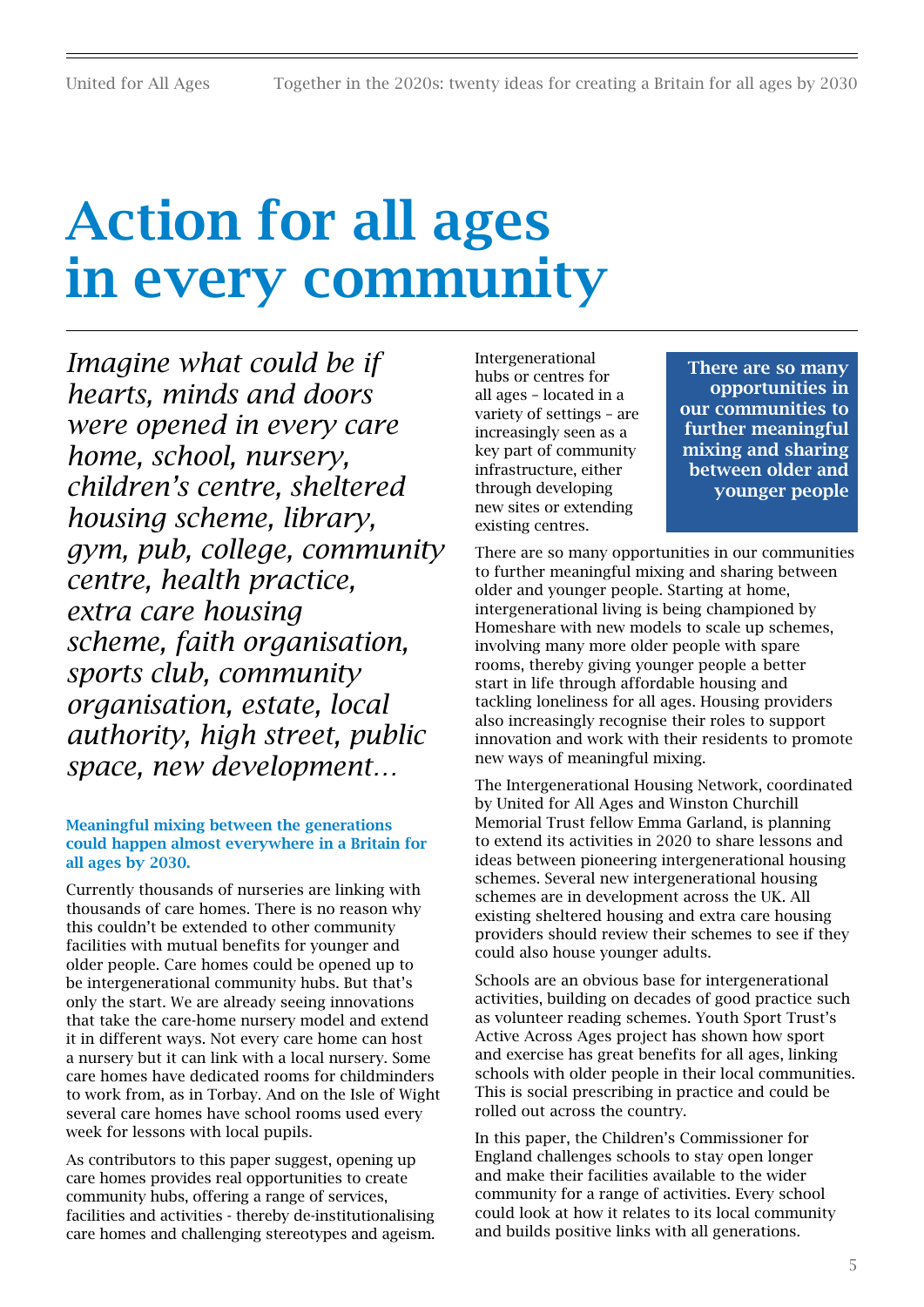We could also learn more together – whether it's in schools or colleges, training for careers or developing new skills. Learning and sharing together is a great way to build new, long-lasting relationships across the generations.

Out of school, residential streets are increasingly being used as places for play and intergenerational interaction – taking back control of local communities. Public spaces can be designed to be much more age friendly, promoting interaction and creating spaces where people want to be and mix with friendly benches, chatty cafes, good design and public art. Our high streets also need to reinvent themselves to survive and attract business.

Responsibility for helping make all this and much more happen lies not just with ourselves as residents and community leaders but also with our councils. They are the natural leaders and shapers of the places where we live and work, learn and play. Together with every generation, we could make the 2020s a decade of community planning by and for people of all ages. Councils are also well placed to be 'connectors for all ages' in our communities, linking people and projects.

Building relationships in our busy lives and busy communities is also central to making this work. Nurturing organisations like The Cares Family in our cities is key to creating connected communities through face to face relationships and shared activities and joy.

By 2030 every community could see these and other ideas become part and parcel of daily life. In a country where people of all ages and backgrounds can live and thrive, enjoying life to the full.

# Care homes as community hubs 1

*[Louise Goulden, The Together Project](https://www.thetogetherproject.co.uk/)*

To truly make Britain a country for all ages, we must ensure that older adults living in residential care do not feel shut off from the rest of society. Instead, care homes, nursing homes and other such facilities should become community hubs, where people of all ages can socialise together for mutual benefit.

With austerity seeing a drop in the number of community venues, residential homes with activity spaces should become places to hold talks, classes, social events and so forth that help to break down barriers, reduce isolation and enable everyone to benefit from multi-age mixing.

## Care homes as community hubs 2

*[Kate Howson, Swansea University](https://www.swansea.ac.uk/cia/phd-researchers-the-centre-for-innovative-ageing/kate-howson/)*

Making Britain a country for all ages could be achieved by incorporating a variety of public services into care homes across the UK. Whilst this is already being done in relation to the incorporation of nurseries, this could be extended to include other public facilities such as libraries, post offices and community centres within the grounds of care homes. This could help people view care homes as community hubs rather than isolated aspects of the community, providing a great platform to enhance awareness and understanding of ageing and make Britain a country for all ages.

## Something to give and to gain

*[Laura Henry, Writer](https://www.laurahenryconsultancy.com/)  [\(creator of Jo-Jo and Gran-Gran\) and consultant](https://www.laurahenryconsultancy.com/)* 

I would like to see intergenerational hubs within every community that embrace the young and elderly within all communities. I'd like to see the use of bricks and mortar centres as well as digital technology to bring young and old together for recreation and learning, in the belief that all generations have something to give and something to gain. This mustn't just be a token gesture, there must be government backing and proper financing to achieve this. I'd like to see an initiative that includes existing private, voluntary and government players.

Together with every generation, we could make the 2020s a decade of community planning by and for people of all ages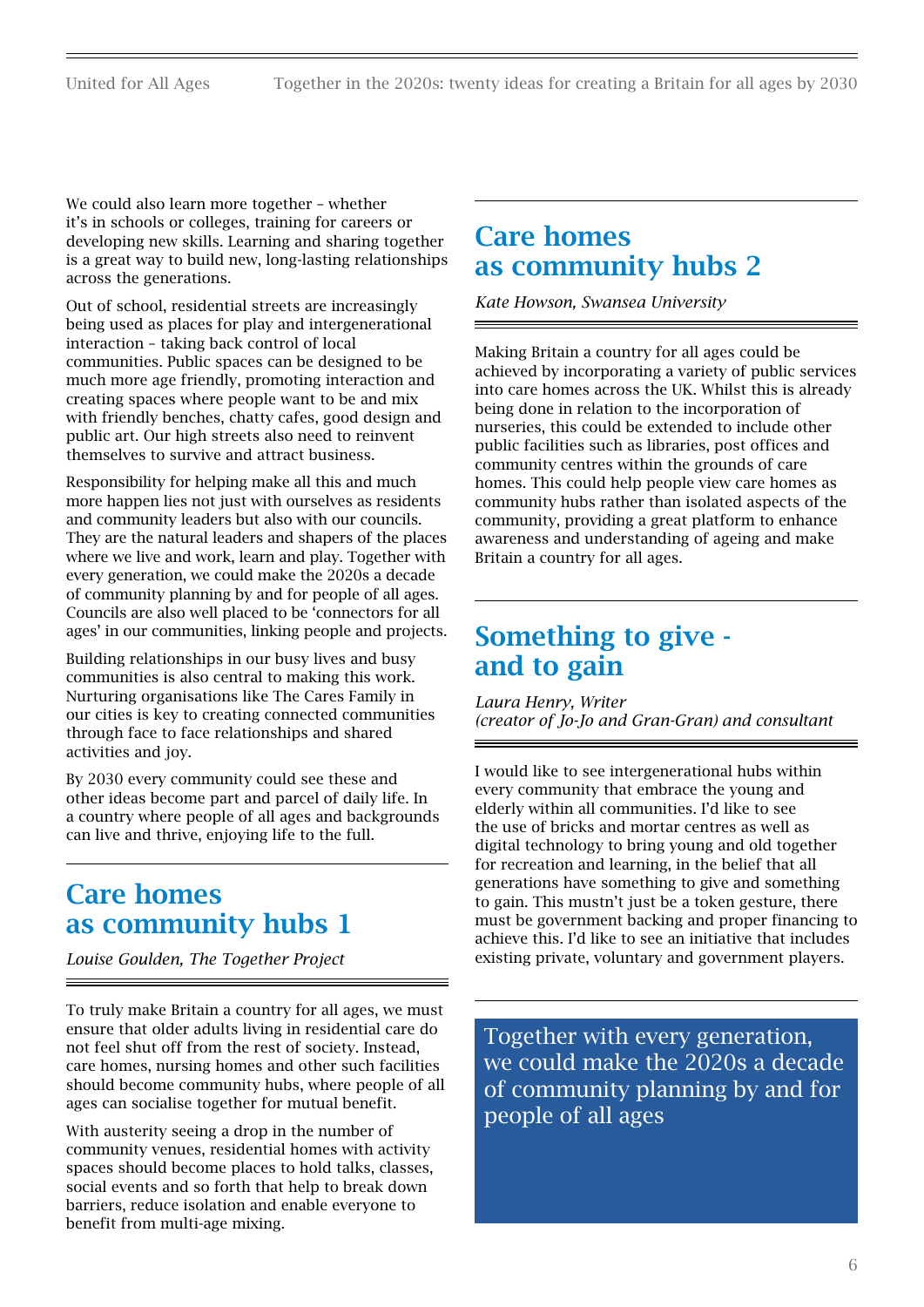# Connecting starts at home

*Alex Fox, [Shared Lives Plus](https://sharedlivesplus.org.uk/) and [Homeshare UK](https://homeshareuk.org/)*

Intergenerational living is not new, but with families more scattered, we need new ways to connect across generational divides. Homeshare brings together an older person with a spare room and a younger person who can help out, matching them into compatible relationships. There are now over 500 UK Homeshare households. We've learned that Homeshare is attractive to new participants when both feel they have something to offer each other: Homeshare tackles loneliness in older age, but increasingly we market it as a way for older people to give young people a start in life.

To truly make Britain a country of all ages, the notion of Integenerational Living should become commonplace

# Homesharing unlocks doors

*[Sam Brandman, Two Generations](https://twogenerations.co.uk/)*

To truly make Britain a country of all ages, the notion of Integenerational Living should become commonplace. Through Homeshare arrangements such as Two Generations, younger and older people learn from, respect, value, and enjoy the company of each other. Homesharing also combats loneliness and isolation in young and old; reduces older people's dependence on councils and the NHS, where government policy is demanding cost-effective innovation; gives unpaid carers of older people a physical and emotional break; and as more private renters opt to homeshare, it will impact the rental market, affecting government policy and reducing the housing crisis.

## Co-producing social innovation

*[Sarah Mitton, Clarion Futures](https://www.clarionhg.com/charitable-foundation/)*

In November Clarion Futures hosted our inaugural pop-up social innovation lab in Merton, sharing

ideas, insights and innovations about the challenges of an ageing population by consulting the community and co-producing solutions. Facilitated by Liminal Labs, this first lab resulted in two exciting project ideas. The first is called 'Chance Encounters', bringing pop-up activities to places where people naturally interact (eg shops, car parks, doctors' surgeries). The second is 'Merton Dining Club', an intergenerational cooking and dining experience. We are now funding both projects to see the ideas come to life. We have also trained Clarion staff to become Innovation Champions, spotting potential innovations and supporting residents to think innovatively too. Watch out for more labs in 2020.

## The streets are ours for play

*[Paul Hocker, London Play](https://www.londonplay.org.uk/)*

London Play has been plugging away at putting play on the doorsteps of the capital since 2009. By chance we uncovered legislation dating back to the 1930s that allowed residential streets to be transformed into play spaces for a few hours every week. The modern growth of Play Streets boomed from a mere four London boroughs in 2013 supporting the concept to 29 borousghs in 2019.

This is great play windfall for London's kids but play streets also create opportunities for grown-ups to meet in a relaxed situation, breaking down barriers, melting assumptions and for older residents, a great opportunity to venture out, take in the sun and often, show the children games from the last century. Slowly but surely Londoners, young and old, are taking to the streets in pursuit of fun and togetherness.

The modern growth of Play Streets boomed from a mere four London boroughs in 2013 supporting the concept to 29 boroughs in 2019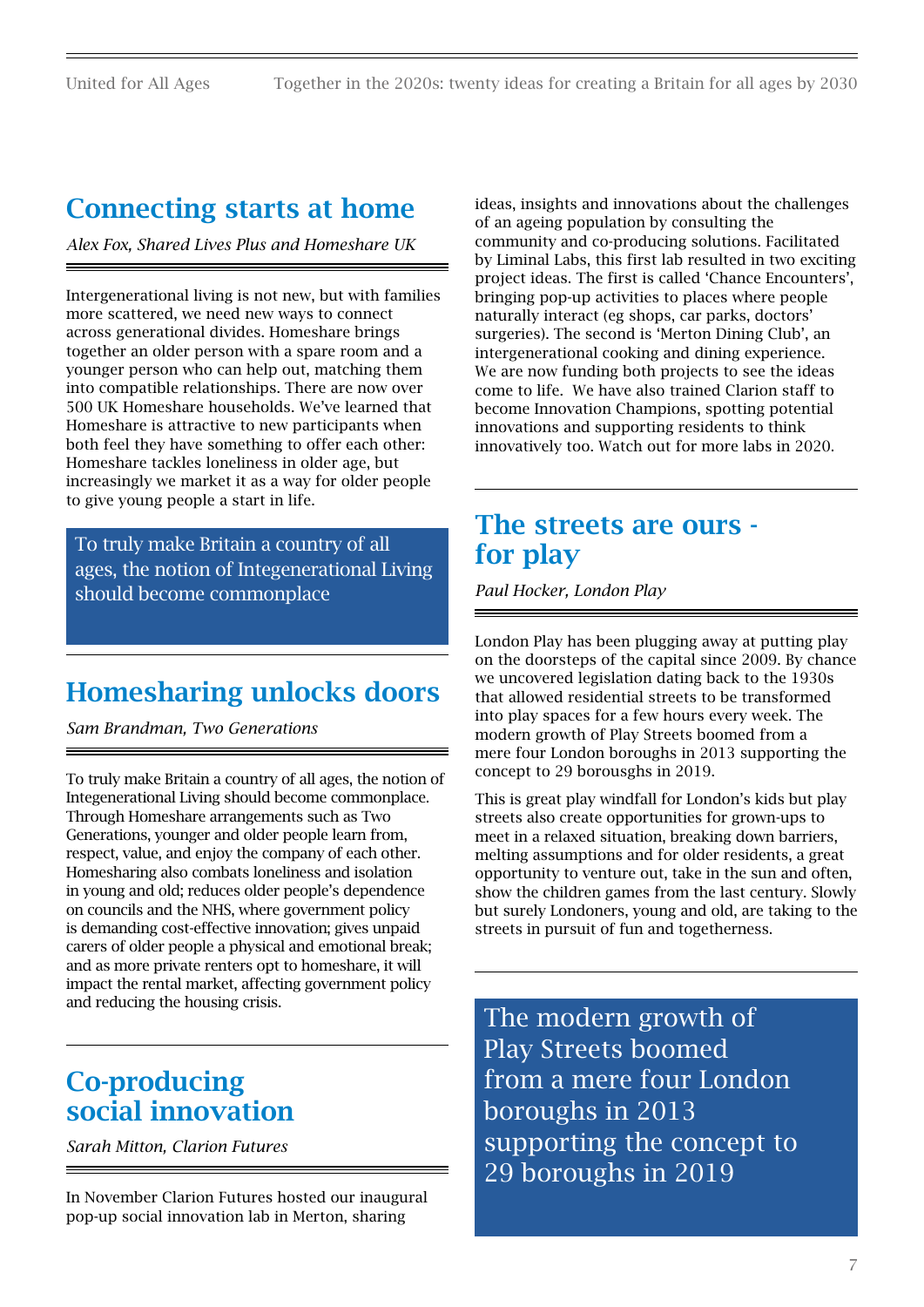## Schools as community spaces

*[Anne Longfield,](https://www.childrenscommissioner.gov.uk/)  [Children's Commissioner for England](https://www.childrenscommissioner.gov.uk/)*

I want to see school facilities staying open during evenings and weekends and throughout school holidays to provide a range of activities from sport to arts, drama to digital citizenship, community cohesion projects and high quality youth support. This could be a great opportunity to bring younger and older generations together in a common community space to take part in shared activities.

For example, children could help older people to broaden and improve their digital skills while benefiting from practical or creative skills of older people around activities like cooking, crafts and art.

# Training together

*[Leah Bryan and Fiona Taylor, Activate Learning](https://www.activatelearning.ac.uk/news/2019/jan/bbc-intergenerational-project-activate-learning)*

The GIFT @Activate Learning intergenerational project allows Health and Social Care and Early Years students to be involved in a unique project where relationships between all ages develop. The 16-19 year old students build on their empathy skills and personal learning based around barriers faced by the older generation.

Belinda Wilkins, a student who has been involved in the project for two years, says: "I didn't realise that I would learn so much myself from being involved in the project. It has really helped me with both my communication and confidence skills." The project really lends itself to building relationships for all ages!

# Creating places and opportunies for all ages

*[Sarah Pickup, Local Government Association](https://www.local.gov.uk/)* 

Councils are leaders of place that make a big difference to people's lives - every single day. By building desperately needed homes, creating jobs and school places, providing dignified care for older and disabled people, and boosting economic growth, councils support local communities to thrive. But councils would like to do more, so that families can be healthier and happier, and communities more cohesive and safer.

With the right powers and funding councils can work with their residents of all ages, drawing on their strengths and supporting their aspiration and ambition to create places that people want to live and opportunities to bring communities together.

## Community planning by and for all ages

*[Kate Samuels and Alison Clyde,](https://generationsworkingtogether.org/)  [Generations Working Together](https://generationsworkingtogether.org/)* 

Britain can only become a country for all ages if all generations socialise, collaborate and work together. Where this could really have a big impact is in our communities through planning and budgeting. At the moment communities are asked for their views in planning and often this is done through groups or individually. In the 2020s we would like to see this done intergenerationally, so that all ages could benefit and be represented. This would result in resources and buildings that are suitable for all ages, as well as bringing generations together to help them understand each other's point of view.

Britain can only become a country for all ages if all generations socialise, collaborate and work together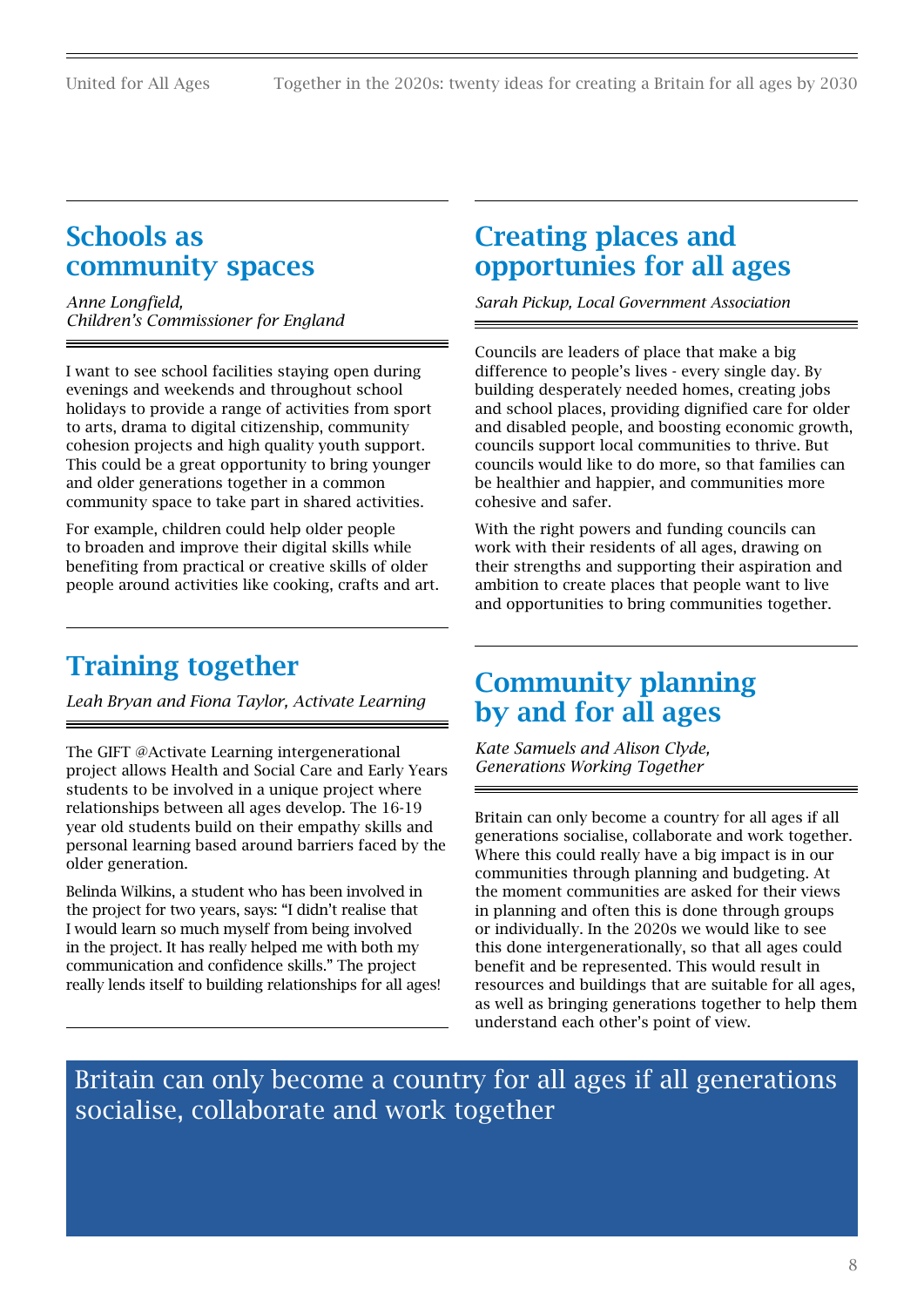# Action for all ages in social and economic policy

*Imagine what could be if social and economic policies were genuinely designed by and for people of all ages and assessed for their intergenerational impact by government, nationally and locally in every part of the UK…*

From micro to macro, social and economic policies can provide the framework for intergenerational action by and for all ages in every community across Britain by 2030.

Government must start by thinking big and longterm about meeting the challenges facing our society – from our ageing society to climate change, inequality to housing.

Addressing intergenerational fairness requires action by national governments on fair taxation of both income and wealth; the biggest housebuilding programme, particularly affordable homes, our country has ever seen; and sustained action on tackling the climate emergency.

Policies must work for people at all stages of life. All social and economic policies should be assessed for their intergenerational impact and fiscal sustainability – for current and future generations. An obvious example is the future of social care which affects all generations, today and tomorrow.

To date, government departments have done little to support the growing grassroots intergenerational movement. There has been the occasional grant and Ministerial statement or tweet, plus the appointment of a Minister for Loneliness and statements on community cohesion. But much more could be done.

Encouragingly some MPs and Peers have been proactive. The All Party Parliamentary Group on social integration has already published two policy reports on healing the divides in age segregated Britain. Further reports on intergenerational housing and co-location are expected this year.

The new government needs to recognise the crosscutting nature and benefits of intergenerational action and its importance in helping tackle many of our social and economic problems. A national intergenerational strategy needs to be led by a new government department promoting joined up policies and action across health and care, learning, housing, transport, culture, sport and communities and beyond. This must start with the big issues that concern all generations as well as supporting dialogue between people from all generations. It must recognise that loneliness is a massive social issue for millions of people that requires joined up action, going beyond the rhetoric of appointing a Minister and leading real change.

A national intergenerational strategy would provide a framework for others to act, whatever their role - from community leaders and local authorities to funders and regulators. Just one example: Ofsted and the Care Quality Commission have both supported intergenerational interaction between care homes and nurseries, recognising the benefits for older people and children and giving providers outstanding ratings. Other regulators and agencies could be much more proactive.

Loneliness is a massive social issue for millions of people that requires joined up action, going beyond the rhetoric of appointing a Minister and leading real change

The strategy will need to address the opportunities of our ageing society and maximise the longevity dividend. As suggested below, a new 'twin economy' needs to be designed now to make the most of the opportunities we all have in the coming decades from the extra time of living longer and working less. Families also need help with the costs here and now of care and learning that a bond for all ages could bring.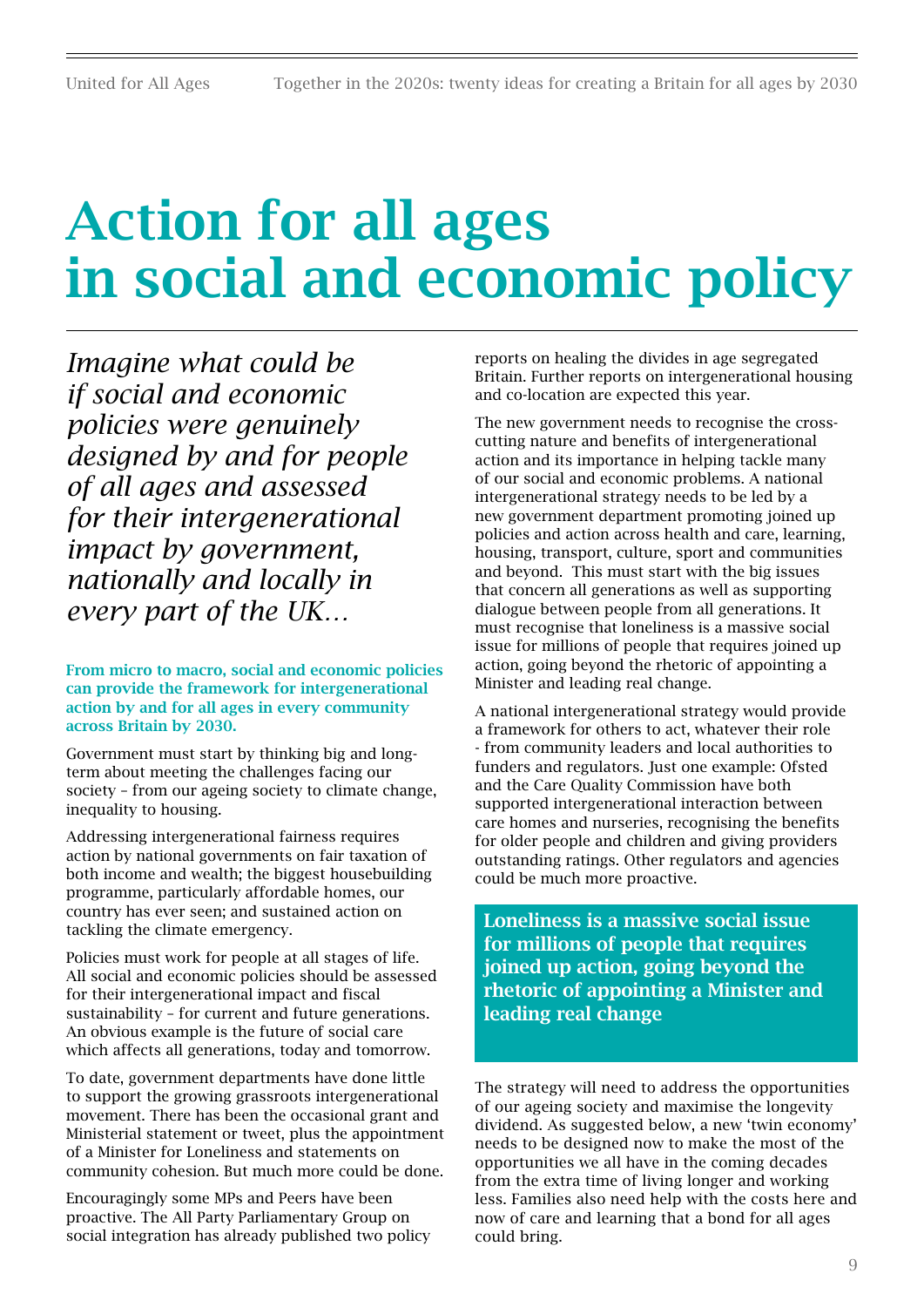Government can do much more to recognise and promote the benefits of intergenerational living and the different types of housing schemes that facilitate this. There is great potential in supporting people to mix and share activities where they live in reimagined communities, using existing housing stock as well as new developments. Tax breaks for older people with young lodgers would make more a lot more sense than giving them to those offering Airbnb.

Hard-wiring intergenerational relationships into the curriculum for those aged 3-18 would future proof positive action and change attitudes towards ageing and older people. As above, Ofsted has already recognised the benefits for child development of nurseries mixing with care homes. This impact could be extended throughout schools and colleges.

To complement the national strategy, every local authority could adopt its own strategy for building communities for all ages. These will vary in scale and reflect local circumstances but they must involve people of all generations and backgrounds in community planning. Government needs to invest in the community infrastructure required to support intergenerational action.

Finally, social and economic policies should not use age as a simple proxy of need. We believe services should be focused on meeting needs and should be universal. And we must do more to support practical action by individuals such as caring for relatives or friends that promotes reciprocal action between generations.

There is great potential in supporting people to mix and share activities where they live in reimagined communities, using existing housing stock as well as new developments

# Policies that work at all stages of life

*[Anna Dixon, Centre for Ageing Better](https://www.ageing-better.org.uk/)*

The way we talk about ageing today is too often marred by a rhetoric of 'intergenerational conflict' which artificially pits old against young. This damaging narrative does nothing but fuel mistrust between generations. Negative stereotypes, however, can be broken down by fostering understanding

between individuals, so it's crucial that we support intergenerational relationships to thrive.

We can do this by creating new opportunities for mixed-age housing, already becoming popular in some countries; breaking down the age-segregation which limits our communities; and providing activities based on interests, not age. Making the 2020s a decade for all ages must mean challenging false divisions in our communities and identifying policies that work for people at all stages of life.

# A national positive ageing strategy

*[Jane Ashcroft, Anchor Hanover](https://www.anchorhanover.org.uk/)*

We want more people in later life to have a home where they love living. Increasing the supply of specialist retirement housing for older people can free up family homes and get the entire property market moving – benefitting both younger and older generations.

Anchor Hanover's Programme for Change, 'Love Living in Later Life', sets out clear recommendations for government, business, public services and individuals and calls for the creation of a national taskforce to support the development of more suitable and affordable retirement housing and care. The taskforce could also feed into the development of a national Positive Ageing Strategy to make the UK a society for all ages and encourage more intergenerational interaction.

# Designing a new 'twin economy'

*[Geoff Mulgan, Nesta](https://www.nesta.org.uk)*

The combination of rising life expectancy and falling working hours will mean a huge windfall of potentially useful hours over the next half century, mainly in later life. But we will need a new kind of 'twin economy' to handle that - in between the monetary economy, pure volunteering and the time we devote to families, and offering rewards, recognition and tools for exchange covering purposeful activities in the arts, society, care and education. The design work for this new twin economy needs to start now.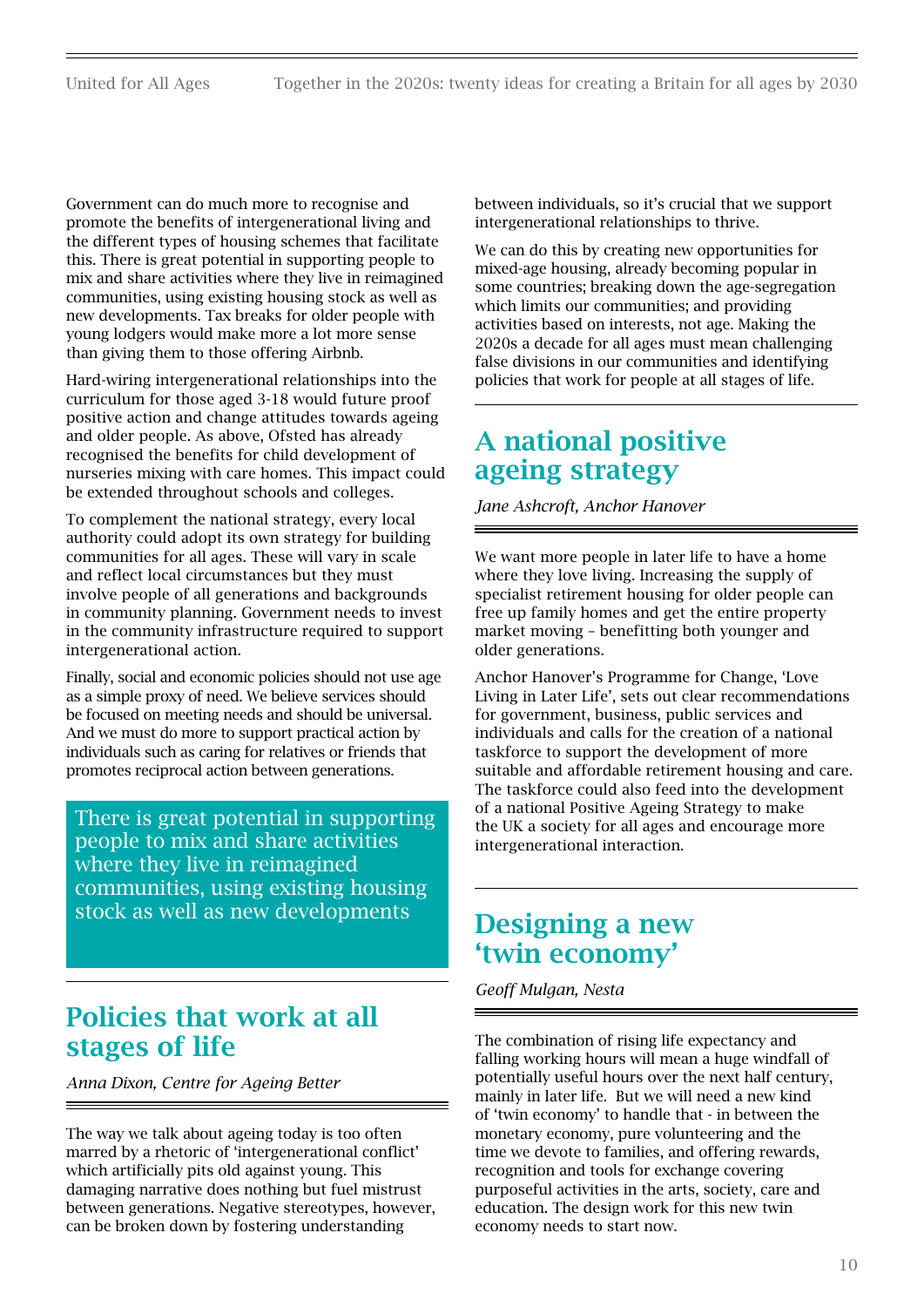## Britain urgently needs new types of housing that offer a different way of living

# Legislating for the long term

*Lord John Bird, founder, [The Big Issue](https://www.bigissue.com/latest/the-future-generations-bill-has-been-introduced-to-the-house-of-lords/) and [#TodayforTomorrow](http://todayfortomorrow.org.uk/)*

We can make a long-lasting, positive change for current and future generations by revolutionising how we think and plan for the long-term. How? By ensuring that Parliament passes my Well-being of Future Generations Bill, which requires public bodies - including the Government - to work to prevent problems, including global warming and poverty, from happening. It will give future generations a voice in decision-making and protect them from global threats, and - if passed - will deliver a new, sustainable vision for the country; one that prioritises our collective environmental, social, economic and cultural well-being.

# A Department for Connection

*[Alex Smith, The Cares Family](https://www.thecaresfamily.org.uk/)*

After a decade of disconnection since the crash, in which older and younger people have been pitted against each other around housing, the economy and especially politics, it's time for a concerted national effort to help older and younger neighbours to feel part of our changing world, rather than left behind by it. To do that, we need to find spaces for the generations to share time and new experiences. And to do that, we need a concerted national effort.

I would replace the Department for Leaving the European Union with a Department for Connection – with powers to work across health, welfare, education, transport and culture; to lead a "Re:generation" campaign challenging stereotypes about older and younger people alike; and to invest in new community groups to help the ages to build relationships face-to-face.

# A different way of living

*[Roland Karthaus, Matter Architecture](https://www.matterarchitecture.uk/)* 

Britain urgently needs new types of housing that offer a different way of living; that facilitate friendship and support amongst people regardless of age for mutual benefit. Currently our housing and social service delivery relies on categorising people; reinforcing those same categories and making our lives increasingly segregated. In the short term it might cost less but in the medium term it damages our health and wellbeing and costs much more.

Britain could be the first country in the world to offer intergenerational housing as a genuine, mainstream option if there is the ambition to change.

One simple solution, which could be a win-win for all generations, would be if older generations shared their homes more with young people through intergenerational living

# Bring back the lodgers

*[Liz Emerson, Intergenerational Foundation](http://www.if.org.uk/)*

We have an under-occupation problem, a pension time bomb, and a housing crisis. One simple solution, which could be a win-win for all generations, would be if older generations shared their homes more with young people through intergenerational living.

Doing so could improve intergenerational relations, give older people a tax-free annual rent-a-room cash boost of up to £7,500, while giving younger people, many of whom are now more likely to be lonely than older people, companionship as well as a roof over their heads. But to achieve this we need to break ageist attitudes that older people and their relatives sadly have towards the young.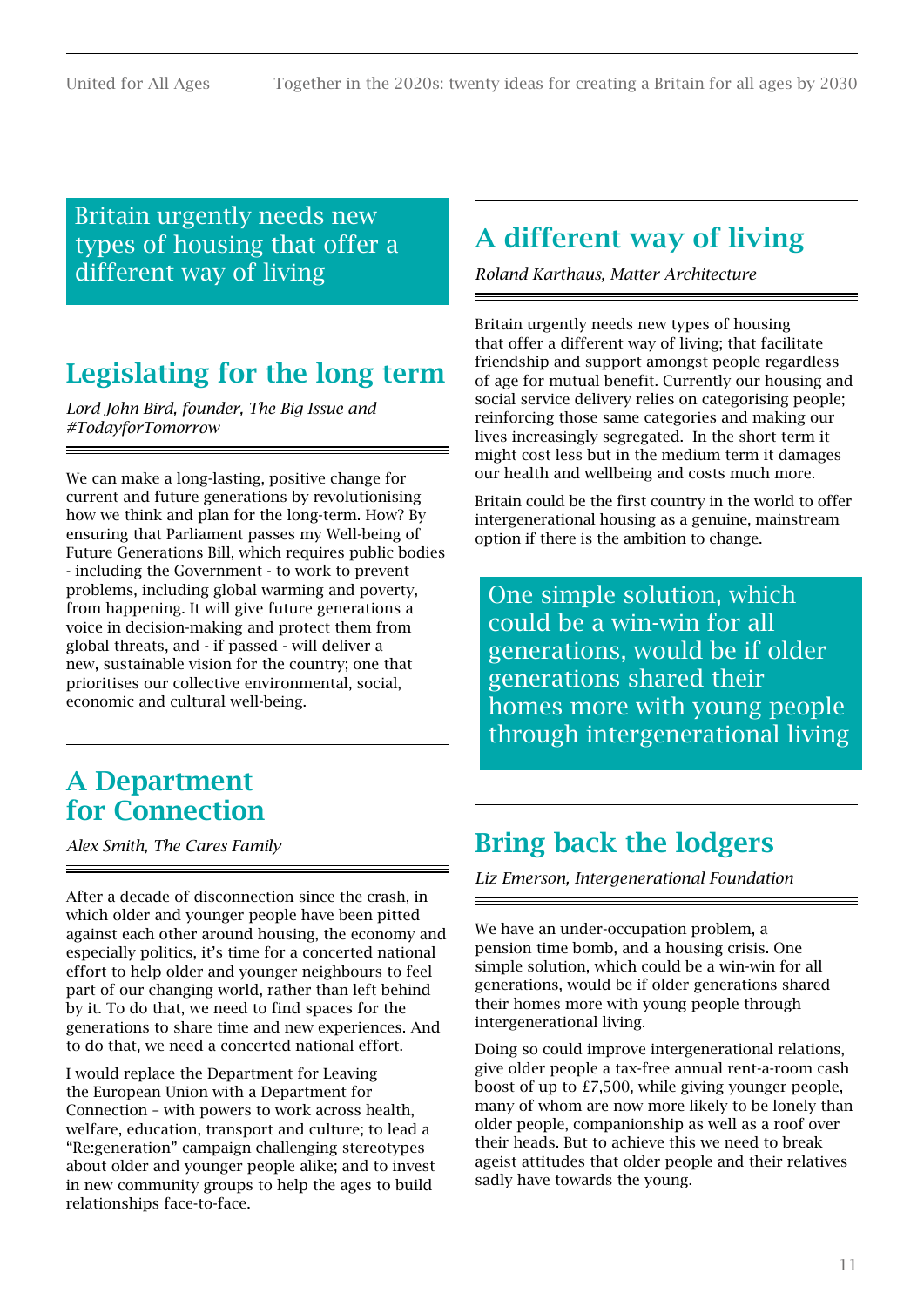# A bond for all ages

*[Professor Martin Green, Care England](http://www.careengland.org.uk/)*

The challenges of how to pay for care or education are at the top of every family's agenda. Sadly, the current system and the endless uncertainty around Government policy do not incentivise people to make provisions for their care in later life

I would like to see the development of a salary sacrifice bond, which could be used by the individual to pay for their care, or by families who want to pay for their older relatives, or indeed, the bond could be flexible enough to be used to pay off a student loan. All the Exchequer has to do is give the tax-breaks upfront, and make the bond flexible, so that it meets the needs of all generations.

# An integrated intergenerational curriculum

*[Judith Ish-Horowicz, Apples and Honey Nightingale](https://www.applesandhoneynightingale.com/)*

Creating a cohesive society does not happen overnight and even the simplest of initiatives take time to become embedded but that should not stop us starting at the foundations of society, our very young.

Imagine if every school from nursery to sixth form college were supported by the state to link in some way with a third generation project, be it a day centre, sheltered housing, lunch club, care home or faith centre. If the Ofsted statutory guidance for all educational settings included extra funding ringfenced for an intergenerational track through which modules of Personal, Social, Emotional, Health and Sex education were taught along with British history, culture, traditions and values, imagine the mutual benefits of shared purpose, relationship and citizenship and the social and economic savings of healthier and happier ageing.

# Meeting the needs of all ages

*[Julie Hyde, CACHE](https://www.cache.org.uk/)*

Britain as 'a country for all ages' really ought not to sound ideological and the stuff of propaganda! Regardless of political persuasion, social policy should capture the needs of individuals across the lifespan.

Yet, despite this, there are children living in families made vulnerable by crippling poverty, children and young people with raised mental health concerns and services stretched beyond their means with no real promise of change. At the same time one million people aged 65 and over feel lonely and say this is negatively impacting their health and wellbeing. They are at the mercy of social care provision that has been forced on its knees, overwhelmed and unable to care.

At NCFE CACHE we are committed to new developments that support the needs of individuals of all ages across society and are keen to consider qualifications, training and articles in this area, so watch this space!

Creating a cohesive society does not happen overnight and even the simplest of initiatives take time to become embedded but that should not stop us starting at the foundations of society, our very young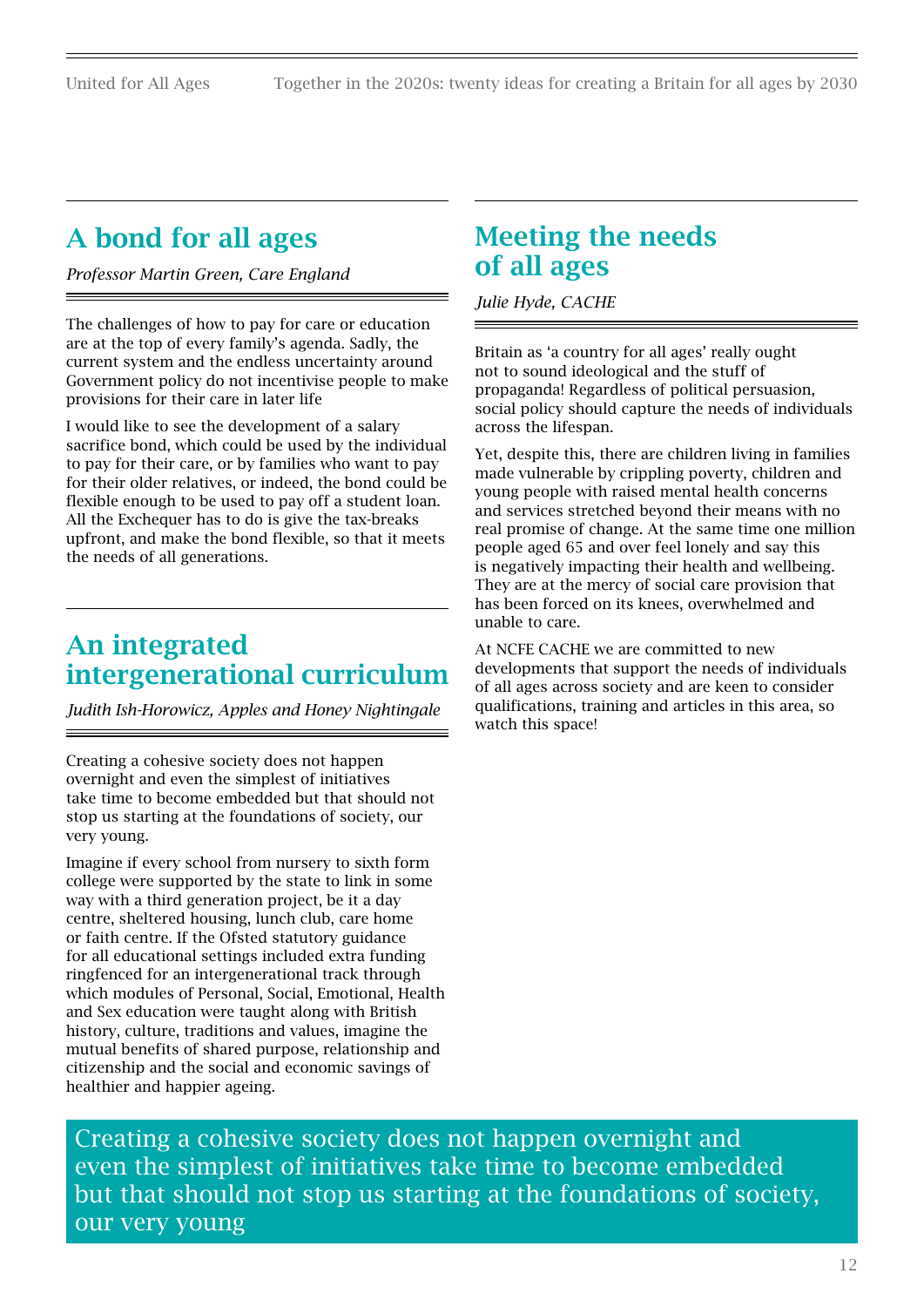# Action for all ages in culture, media and sport

*Imagine if ageism and age segregation across our society were ended, with some of the major influencers of our lives from culture and sport to the media using their power to drive change for all ages…*

Britain would feel like a very different country for people of all ages if we made concerted efforts to tackle ageism and increase interaction and understanding between generations by 2030.

Age segregation and ageism are rife in our society, affecting all our lives every day and running through our cultural and sporting lives and throughout the media, on and offline. Britain is one of the most age segregated countries in the world and the consequences are manifold, not least in underpinning division and ageism. But it doesn't have to be this way if we use the positive power and influence of the media, culture and sport.

The Older People's Commissioner for Wales' pioneering campaign to end #EverydayAgeism should be rolled out across the UK. Ending ageism is a fundamental building block for a country for all ages where stereotyping and myths about age and ageing are eradicated. That needs to start as early as possible in life, with regular interactions between children and older people promoted in nurseries and primary schools.

The media also has a huge role to play in ending ageism and the use of stereotypes about young and older people throughout its coverage. A national awards scheme could recognise best practice – and shame offending media organisations.

Building connections and relationships in our communities will strengthen our society as well as fostering mutual understanding. This culture shift needs to be reflected in the way our public

services and community facilities are designed and provided. As suggested below, we need a new age of collaboration that runs through all we seek to do.

Collaboration is at the heart of some exciting initiatives in the world of football that are bringing generations together. Liverpool FC's community foundation is working with the city council and local NHS to create intergenerational cafes where several generations can share skills in joint activities. There will be 17 such cafes across the city. Cardiff City's foundation has brought together older fans with school pupils to raise awareness about dementia. And Brentford's community sports trust is working with young people undertaking national citizens service to develop their cooking skills with older people at a sheltered housing scheme.

Building connections and relationships in our communities will strengthen our society as well as fostering mutual understanding

Football has the power to bring together several generations. Middlesbrough FC is working with Sport England and national charity Grandparents Plus to help families where grandparents or other relatives are kinship carers looking after children full-time to stay fit and healthy together. Such intergenerational physical activities could be shared across all ages within any family or community setting such as schools linking with local older people as demonstrated by Youth Sport Trust's Active Across Ages project.

Looking to the future, young people are increasingly turning to online mentoring with older people when seeking advice about big life-changing decisions about issues such as careers or education. And Nesta is supporting a scheme to support older entrepreneurs to get advice from their younger counterparts. Again, mentoring has so many possibilities for sharing and giving across generations.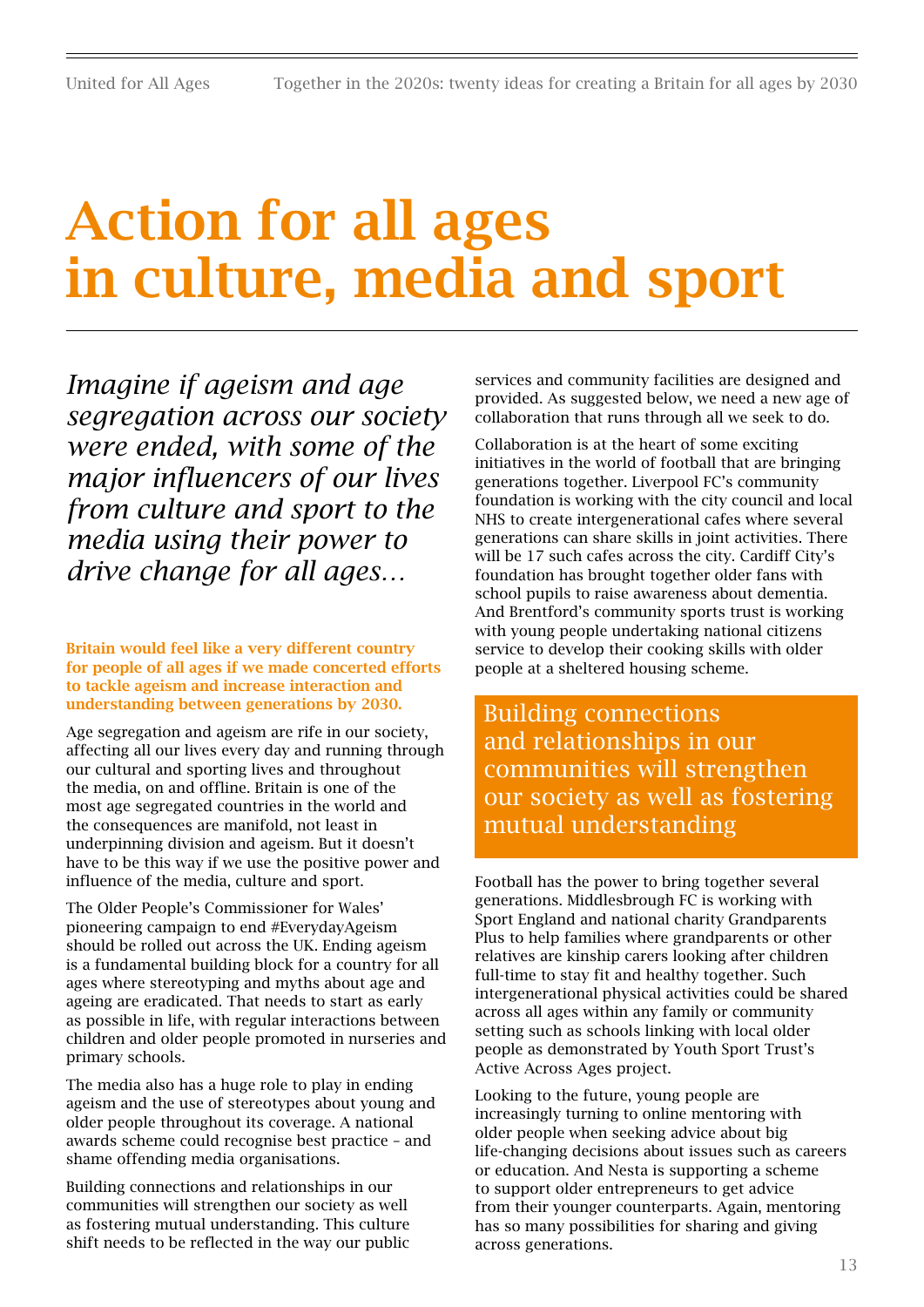More broadly we need to build on the Digital Heroes scheme in Wales which trains up young people to share their technology skills to support older people online. It also develops the communication skills and confidence of the young people involved and builds relationships in their local community.

Three ideas for national media campaigns aim to celebrate bringing people of all ages together. As suggested below, one of our bank holidays could be designated as a national day of unity and action, promoting community activities. 2020 will also see the first national Intergenerational Week, organised by St Monica Trust, on 23-29 March. And later in the year, United for All Ages will again be promoting #AllAgesAugust, when summer holidays, festivals, play and other activities provide spaces and places for younger and older people to mix.

Ultimately Britain will be a country for all ages when the ideas in this paper and much more have become the norm in our daily lives. That means talking together, sharing our concerns and passions, our choices and challenges, thereby building mutual understanding and trust across generations.

# Ending ageism

*[Heléna Herklots,](http://www.olderpeoplewales.com/en/home.aspx)  [Older People's Commissioner for Wales](http://www.olderpeoplewales.com/en/home.aspx)*

Ending ageism is the best way to secure a country for all ages. We need to stop stereotyping people according to their age, and ensure that when this leads to age discrimination in the provision of goods and services, or in employment and other areas of life we use the Equality Act to challenge it. We should bring younger and older people together to share experiences and perspectives and to forge new ways of working together to tackle ageism.

# Challenging age prejudice early

*[Charlotte Whittaker and Laura Macartney,](http://incommonliving.com/)  [InCommon](http://incommonliving.com/)*

Negative ideas about age begin to form among children as young as six years old (RSPH report 2018). We believe a country that works for all ages starts with challenging age prejudice in society. At InCommon we do that by bringing together children aged 7-9 years old with their older neighbours to learn together, build friendships and have fun.

We want every primary school child to have the experience of positive time spent with older people to enrich their lives now, and so that the next generation can grow up more connected and aware of what they have in common with people of all ages

# A new age of collaboration

*[Jeremy Porteus, Housing LIN](https://www.housinglin.org.uk/)*

.

We need a new age of collaboration which should extend beyond the design of our homes. If we're going to create truly intergenerational communities, we need to move beyond a physical architecture determined by bricks and mortar to one where a landscape of relationships and social networks can flourish.

Building these connections - whether in specialist housing or in the wider community - is a key element of what I call CollaborAGE. The outcome, more collaborative, community-led models of housing and care to achieve stronger personal and community resilience for people of all ages

If we're going to create truly intergenerational communities, we need to move beyond a physical architecture... to one where a landscape of relationships and social networks can flourish

# Families fit for life

*[Lucy Peake, Grandparents Plus](https://www.grandparentsplus.org.uk/)*

Kinship carers step in to raise a family member or friend's child, often keeping them out of local authority care. Often grandparents, they're older, poorer and in worse health than any other group raising children.

Kinship Active is our Sport England funded project that promotes intergenerational physical activity, health and well-being. Building on our successful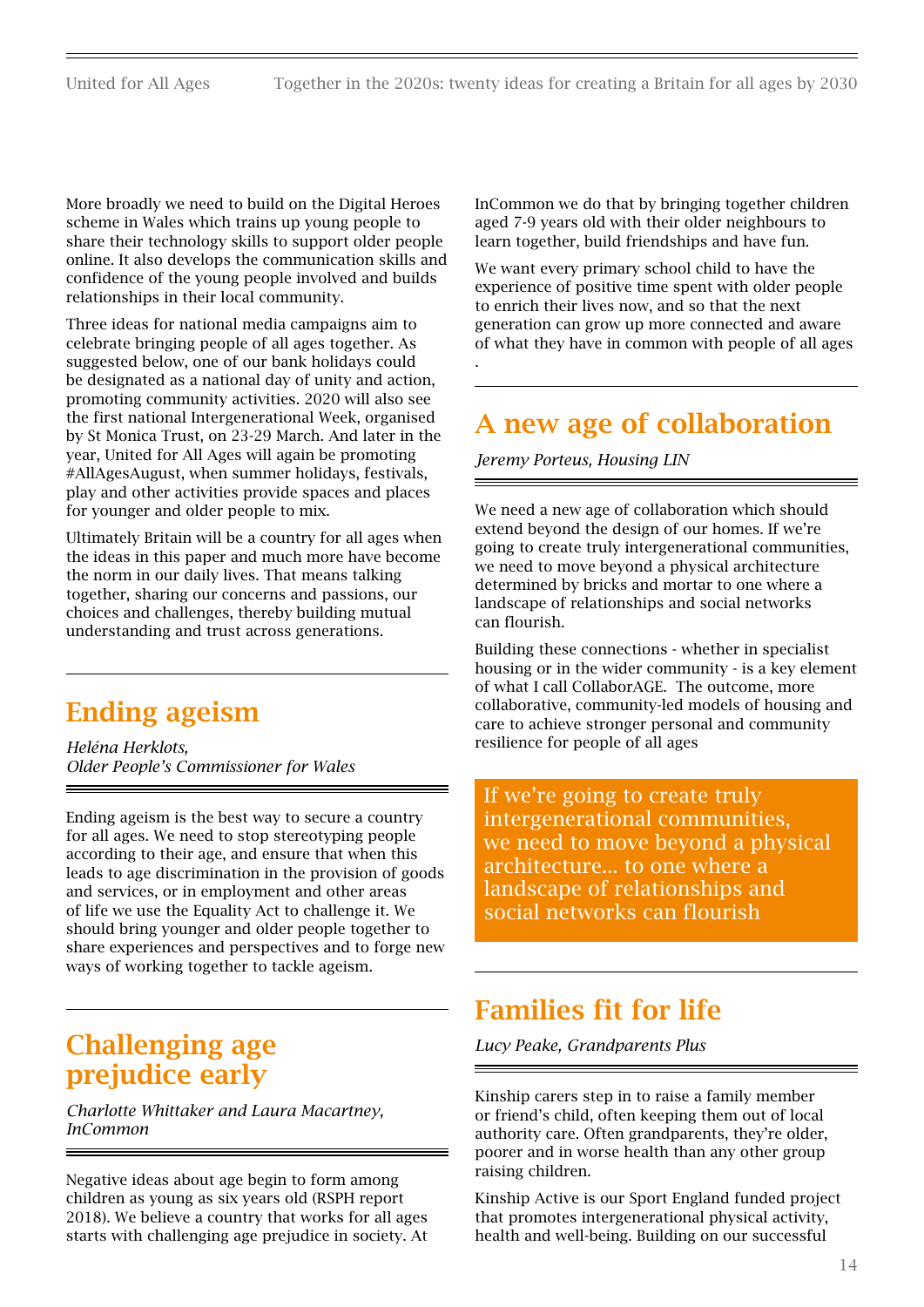peer support group model, and supported by a project worker, kinship families come together to design and try a programme of activities from swimming to table tennis, to walking to healthy cooking. Currently piloted in Teesside, it is a model for intergenerational activity with potential learning for all families.

# Get 'active across ages'

*[Amanda Vernalls, Youth Sport Trust](https://www.youthsporttrust.org/active-across-ages)*

To help make Britain a country for all ages, children's charity the Youth Sport Trust (YST) believes that uniting the two loneliest generations to play sport and get active could hold the key. 'Active Across Ages' launched after the YST and founder, Sir John Beckwith, wanted to create an initiative to tackle loneliness and declining wellbeing in the two most at risk age groups.

It is currently delivered in five areas across the country and builds on the charity's 25 years of experience in engaging the hardest to reach young people through sporting interventions in schools and communities. In each of the care homes and schools, different approaches to getting active are used with activities like beach ball tennis, skittles and dancing bringing people together.

# Life-shaping online

*[Anand Shukla, Brightside](https://brightside.org.uk/)*

If you have a life-shaping decision about which career to aim for or which subject to study, then what do you do if you do not know how to get there? Or if you do not know anyone that can advise you?

Mentors offer crucial and timely advice, guidance and experience. We can bring generations together and promote fairness by providing mentors for every young person that wants one. And this can be done cost-effectively through technology. Today's young people are used to communicating online, and often prefer asking questions like this rather than in person. Providing universal access to mentors online is a simple policy – with transformational potential.

## A national day of unity and care

*[Professor Andy Jones, UEA](https://people.uea.ac.uk/a_p_jones)*

We should turn one of our Bank Holidays into a "National Day of Unity and Care" where everyone is encouraged to do something good for others in their community and beyond. Intergenerational activities could be a key component of the day. Commercial organisations would be encouraged to sponsor activities, but community mobilisation would be a key component.

The day would bring together those living closely together but rarely interacting, encourage understanding and interaction between and within generations, and leave a year-round legacy in the positive and sustained outcomes from the activities engaged in.

## Becoming the norm at all levels

*[Vicki Titterington,](https://linkinggenerationsni.com/)  [Linking Generations Northern Ireland](https://linkinggenerationsni.com/)*

At LGNI we have a vision that all generations are respected, understood, connected and engaged together in their communities. To enable this to happen opportunities for intergenerational connections must become the norm and be woven in the fabric of our daily lives at community, organisational and policy level. By matching the resources that generations have to offer one another and building intergenerational into community development approaches, education, volunteering, care settings and beyond we can offer sustainable opportunities to connect generations which benefit everyone.

Providing universal access to mentors online is a simple policy – with transformational potential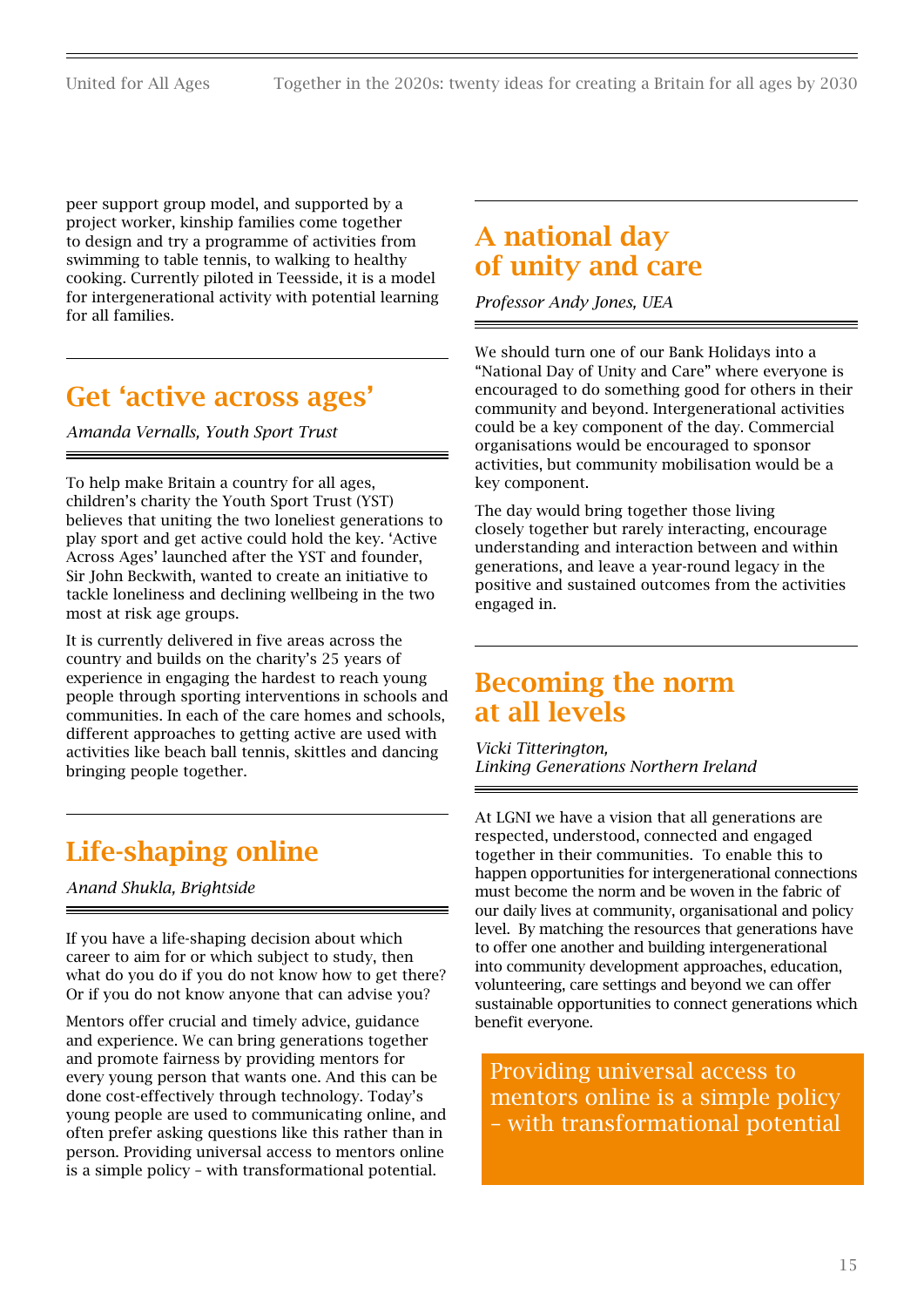Appendix This appendix reviews the policy papers published by United for All Ages over the last decade and progress made on implementing their recommendations and proposals. The papers can all be found at <https://www.unitedforallages.com/news>

# 2010-2019: a decade of progress on intergenerational action

Since 2010, United for All Ages has published the following policy papers:

 United or Divided? Towards a 'cradle to grave' contract between generations (2011)

 Investing in the Future: wealth, work and welfare in a multi-generational society (2011)

 A Future for All Ages: growth starts with homes, care and jobs (2013)

Building a Britain for all Ages: time for a new contract between the generations (2014)

 Fairness for All Ages: twenty radical ways to promote intergenerational equity (2016)

 A Country for All Ages: ending age apartheid in Brexit Britain (2017)

 Mixing Matters: how shared sites can bring older and younger people together and unite Brexit Britain (2018)

 The Next Generation: how intergenerational interaction improves life chances of children and young people (2019)

These papers made the following recommendations. Progress has been made on over half of these recommendations while others remain just as relevant in the new decade.

## The Next Generation

### Recommendations published in 2019

1. Every nursery, childminder, parent/toddler group and children's centre should link with a local older people's care home or housing scheme – and vice versa

2. Every primary and secondary school should involve and engage with older people in their community – from hosting older volunteers and services to linking with care providers

3. Every community should explore opportunities to develop places where younger and older people can mix and share activities and experiences – creating 500 centres for all ages by 2023

4. Every local authority should develop a strategy for building communities for all ages where meaningful mixing is part of everyday life – involving local people and providers

5. Every children's and young people's charity and community organisation should look at how to solve tough issues facing the next generation through intergenerational projects

6. Funders should support projects that promote positive relationships building trust and understanding between younger and older people – working with the media to rid Britain of ageism

7. Investors should look outside the box of agerelated silos to invest in imaginative co-located care, learning and housing schemes that bring younger and older people together

8. Government should support and promote mixing between different generations through intergenerational care, learning and housing, explaining why it's key to creating better services, stronger communities, a stronger Britain and an end to ageism

## Mixing Matters: how shared sites can bring older and younger people together and unite Brexit Britain

### Recommendations published in 2018

Policymakers – support and promote mixing between different ages, explaining why it's key to creating a stronger Britain at all levels as part of national strategies for our ageing society and intergenerational fairness

Providers – build links with other local providers to facilitate intergenerational interaction; share lessons about what works (and doesn't); learn from each other and get on with it

Regulators – recognise the importance of intergenerational interactions to older people and young people in the inspection and regulation of care, education and housing services; offer guidance to providers Local authorities – bring providers of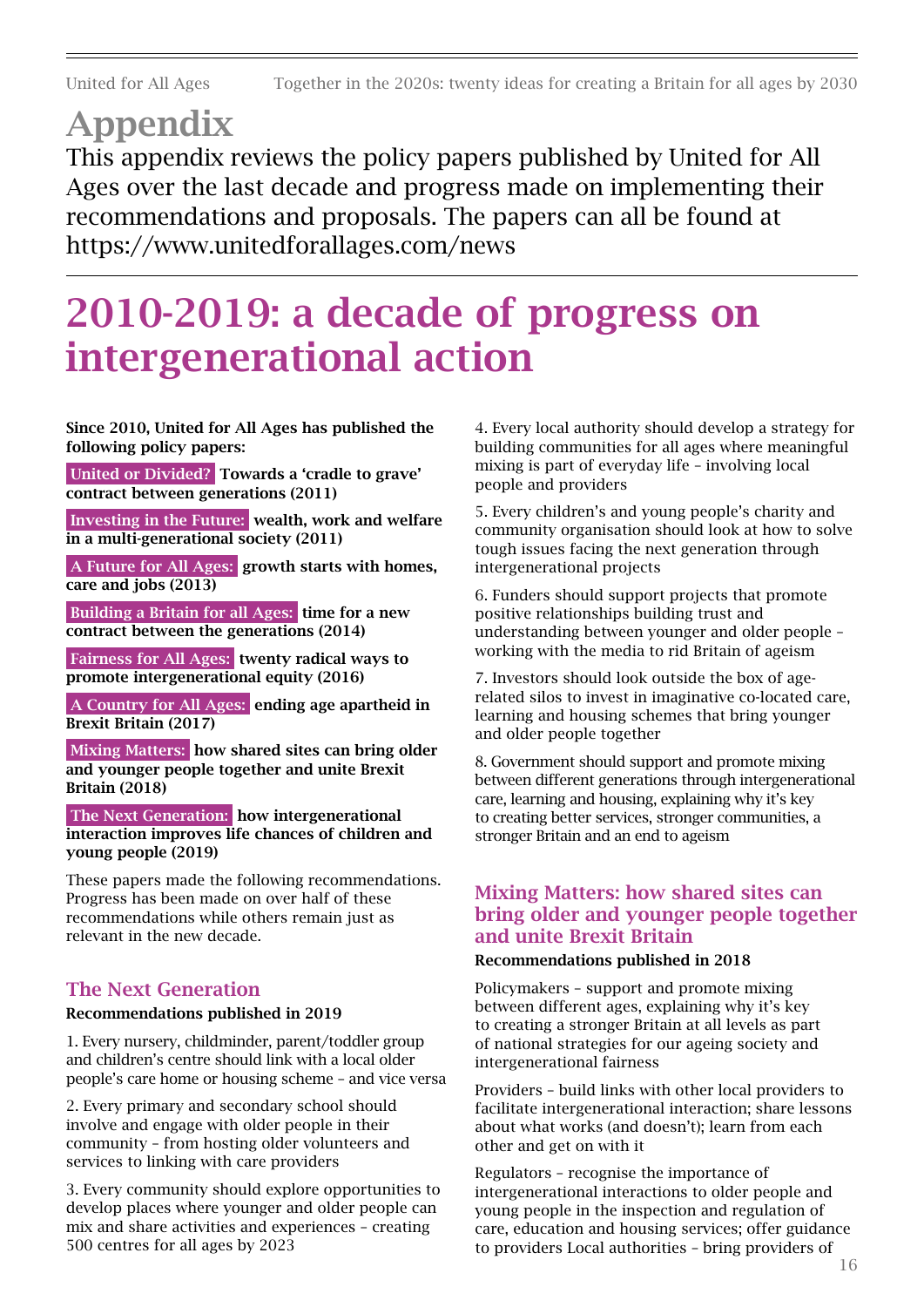#### United for All Ages Together in the 2020s: twenty ideas for creating a Britain for all ages by 2030

services for older people and young people together; transfer assets to support community-based businesses and organisations; develop strategies to create communities for all ages

Planners, developers, architects – 'think mixing' when planning and developing new and existing care, housing, education and other community schemes

Evaluators – provide evidence of what works and why, recognizing there are many models of shared sites

Funders – support capital and revenue funding bids to make mixing happen

Service users, families and staff – ensure they are involved from the early stages of all intergenerational projects; don't underestimate the enthusiasm of the public of all ages for bringing older and younger people together

## A Country for All Ages: ending age apartheid in Brexit Britain

#### Recommendations published in 2017

Building multigenerational communities: support for community businesses; making public spaces and shops more accessible; opening up community facilities from universities to older people's housing schemes for all ages; and co-locating childcare and eldercare schemes

Mutual support through two-way relationships: online mentoring of younger people; advocacy for older people needing health and social care; Homeshare schemes where younger people live with older people; and increased interaction between grandfathers and grandchildren

Better communication between generations: establishing a national council for all ages supported by an intergenerational convention bringing older and younger people together from across the country; building bridges between generations with shared identities and interests; and using theatre and other arts activities and street parties.

## Fairness for All Ages: twenty radical ways to promote intergenerational equity

#### Recommendations published in 2016

A commission into fair taxation for all ages, with transparency about income, wealth and debt for different generations, a review of inheritance tax and ending anomalies like age related National Insurance exemptions

Building 300,000 homes a year with a mix of affordable homes for young and older people, and a national taskforce on the supply of retirement housing, downsizing and other options for older people

Encouraging all families with children to save and accumulate assets for their future with a range of government assisted saving schemes

Work-life balance for all ages at work, including flexible working options for older people who are grandparents and/or carers of adults, plus two way mentoring to exchange skills and knowledge between workers of all ages

Opening up community facilities such as children's centres and care homes as community hubs or shared spaces for people and families of all ages

A national retirement service to encourage older people to volunteer and share skills and experience with younger people

Stopping the burning of fossil fuels completely within a generation and ending the investment of pension and other funds in the fossil fuel industry

Creating a national intergenerational convention bringing older and younger people together to debate key national issues affecting all generations and priorities, supported by local conventions

## Building a Britain for All Ages – time for a new contract between the generations Recommendations published in 2014

Recommendations included ten building blocks for a Britain for all ages:

- Centres for all ages
- Family policy for all ages
- Homes for all ages
- Care for all ages
- Work for all ages
- Volunteering for all ages
- Charities for all ages
- Neighbourhood Watch for all ages
- Shared interests for all ages
- Innovation centres for all ages

## A Future for All Ages: growth starts with homes, care and jobs

#### Recommendations published in 2013

Fifteen recommendations on developing housing, care and jobs for all ages with three big ideas:

- Making downsizing an attractive option for older people
- Living together new homes for three generations
- Working at the right times across the life course